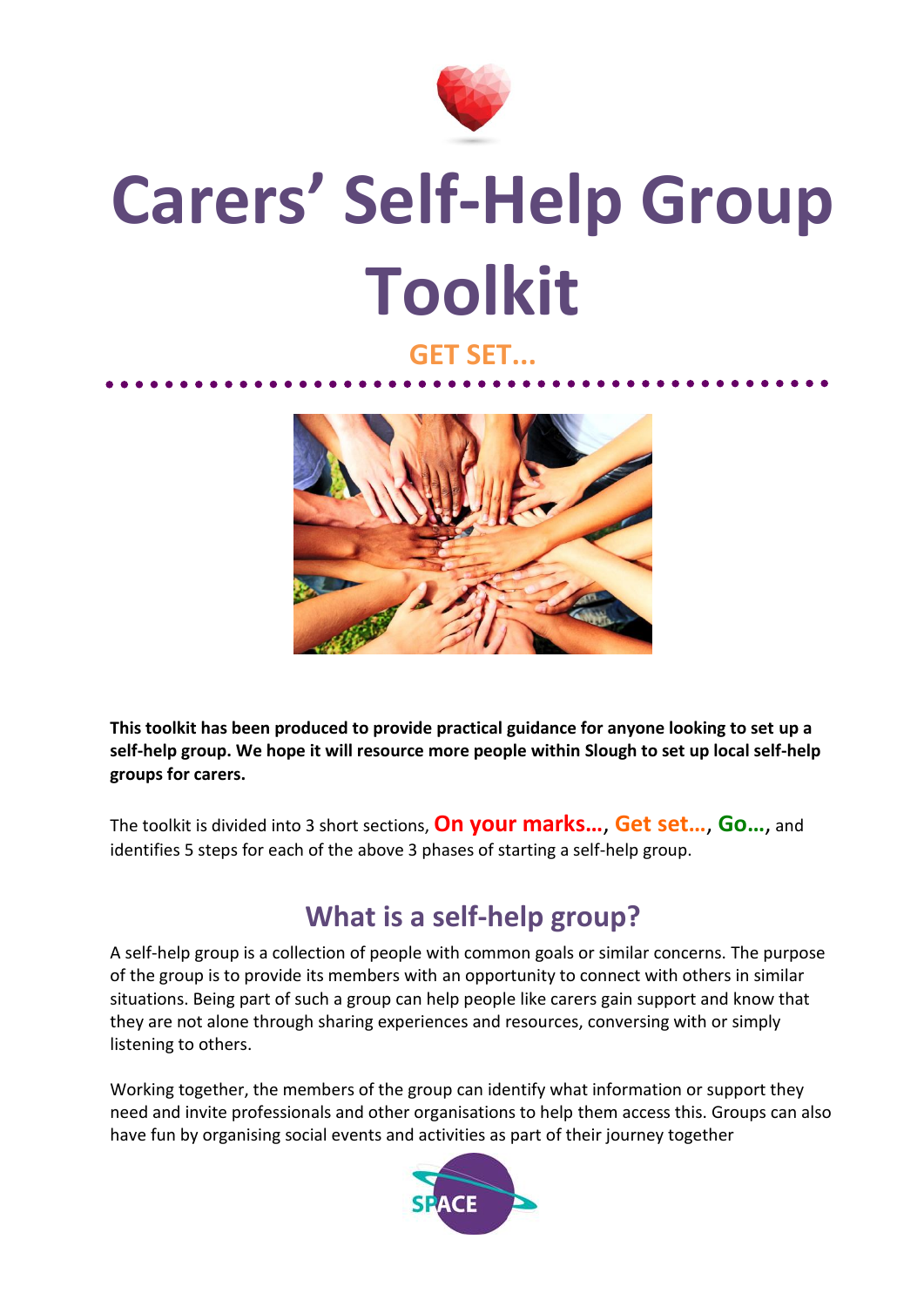

## **GET SET...**

**Develop a constitution / terms of reference ...** once an initial decision to move forward with the group has been reached it is important to begin thinking about defining how the group will be structured. The most effective way of doing this is by developing a constitution or some terms of reference for the group. This simply outlines what the group has been set up to do and how it will operate and is a useful point of reference, for example, when resolving disputes about how the group should be run. Your constitution / terms of reference does not need to be more than a couple of sides of A4.

More help with developing this can be found in the factsheet **Writing your Constitution** available via the **Slough Information Library** in the **Resources for Groups** section on the SLOUGH Get Involved website – [www.sloughgetinvolved.org.uk](http://www.sloughgetinvolved.org.uk/) A model constitution that you could use / adapt can be found on at – [www.gov.uk/government/uploads/system/uploads/attachment\\_data/file/269521/gd4text.pdf](http://www.gov.uk/government/uploads/system/uploads/attachment_data/file/269521/gd4text.pdf)

**Open a bank account ...** having a bank account in the name of the group is the best way of managing the group's money. Most high street banks offer specific accounts for community groups, but will usually ask to see a copy of your group's constitution or terms of reference before opening such an account on the group's behalf. Two people will also need to act as the signatories for the account.

**Create a simple budget ...** self-help groups can run with very little expense, though this will depend on the purpose of the group and also on factors such as the cost of hiring the venue where the group actually meets. Usually, it is better to start small and look to develop and grow the group over time.

Before you start raising funds for the general running costs of the group or an event, you will need to know how much what you are planning to do is likely to cost. Breaking down the costs to form a simple budget will achieve this. A simple example of one way of doing this is provided below.

| <b>Budget / Cashflow Forecast</b> |       |     |      |     |     |     |        |               |  |  |
|-----------------------------------|-------|-----|------|-----|-----|-----|--------|---------------|--|--|
| Month:                            | Pre-  | Aug | Sept | Oct | Nov | Dec | Add    | <b>Totals</b> |  |  |
|                                   | start |     |      |     |     |     | months |               |  |  |
| $Income – Money In = Receipts$    |       |     |      |     |     |     |        |               |  |  |
| Grants                            | 200   |     |      |     |     |     |        | 200           |  |  |
| <b>Membership Subscriptions</b>   |       |     | 15   | 15  | 15  | 15  |        | 60            |  |  |
| Donations etc.                    |       | 50  |      |     |     |     |        | 50            |  |  |
| <b>Total Receipts</b>             | 200   | 50  | 15   | 15  | 15  | 15  |        | 310           |  |  |